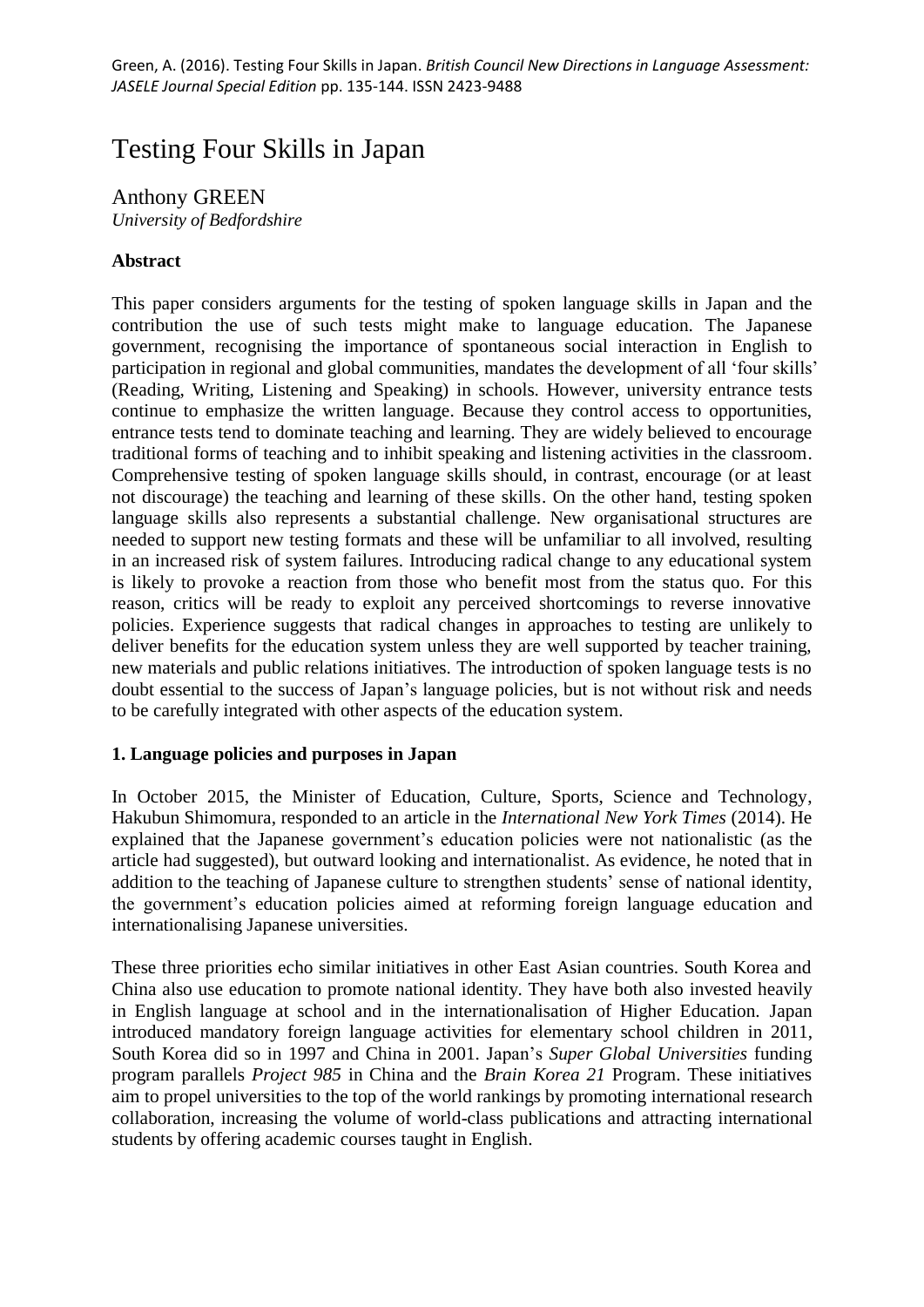Although policy makers believe that English is essential to the internationalisation of education and to future economic prosperity, the level of English in Japan is popularly perceived to be inadequate. Shimomura expressed the general view that, 'Many Japanese people cannot speak English despite receiving six years of English language education in middle and high school.' The business community is concerned that because of poor levels of English, Japan might be losing ground to its economic rivals in the global marketplace. The Japan Business Federation (*Keidanren*) has been a forceful advocate of reforming language education in the interests of boosting Japan's international competitiveness.

The Ministry of Education, Culture, Sports, Science and Technology (MEXT) has embarked on an ambitious program of reform to improve the country's practical English language skills. In the established academic tradition, based on historical models both for studying Chinese in Japan (Sasaki 2008) and classical languages in Europe, 'what was demanded of students was not to acquire proficiency in conducting academic work in English *per se* but rather to demonstrate their overall intelligence through grammar and vocabulary learning and translation exercises using English' (Butler 2007, p.131). The main purpose was to foster analytic skills and, ultimately, to select the brightest and best for entry to elite universities. Backing commercial imperative over academic tradition, current policies are intended to develop pupils' ability to use English as a tool for communication. Yet this can hardly be considered a new priority. Spoken interaction in English has been included in the national Courses of Study since the 1970s. The principle of teaching spoken English through English can be found in the English Language Exploratory Committee (ELEC) reforms introduced in the 1950s while Sasaki (2008, p.66) noted that the ability to both understand and use languages was enshrined in policy documents as early as 1901. Unfortunately for successive governments, turning these policy intentions into classroom practice has proved to be an intractable problem. Surveys of teachers and students reveal that classes today continue to be taught in Japanese and to centre on translating written English texts into Japanese (Gorusch 1998, Green 2014).

Like many commentators, Shimomura suggested that university entrance tests have been among the principal barriers to the development of practical English language abilities. He remarked that, 'Although reading, listening, writing, and speaking are the four necessary competencies for English language education, the university entrance exams administered by the National Center for University Entrance Exams to over half a million students around the country each year focus almost exclusively on reading, with slight coverage of listening and almost nothing on writing and speaking.'

In short, the assumptions informing the introduction of more balanced 'four skills' tests may be summarised as follows:

- 1) The ability to communicate in English is essential for successful participation in the global economy.
- 2) Other countries in the region have better English language resources than Japan, giving them a competitive advantage – and the proficiency gap is widening.
- 3) Japanese children will develop much better practical English skills if language pedagogy is reformed and English is taught through English.
- 4) Reforms will only take root if the system of entrance examinations is also reformed to give at least equal weight to the spoken language.

Critics have questioned all four of these assumptions. Addressing each in turn, I will briefly outline and comment on some of the reservations that have been expressed.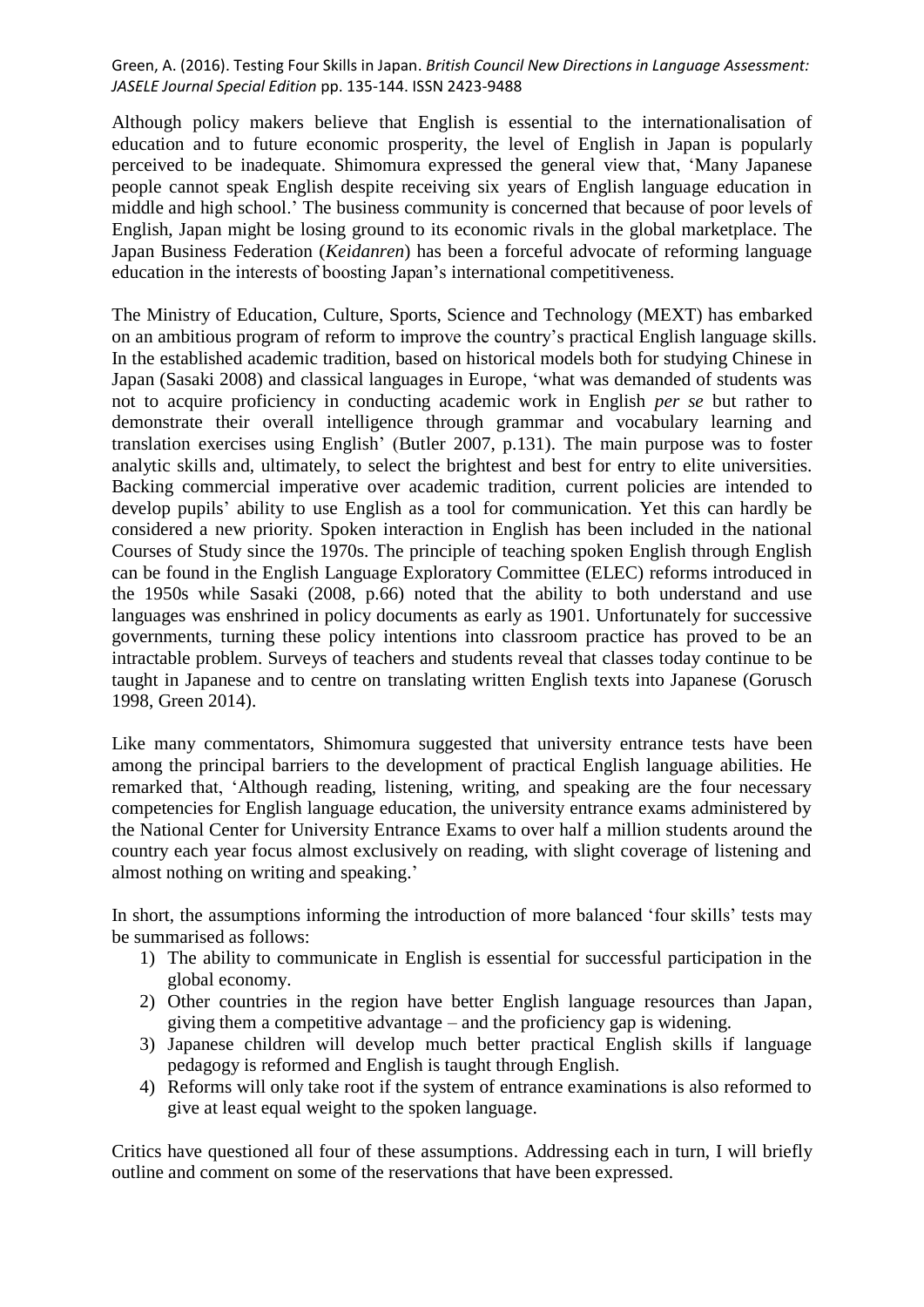#### **2. The Need for English**

English has a uniquely global status and is increasingly used as a *lingua franca* across Asia and around the world. It is the primary working language of transnational organisations such as the Asia-Pacific Economic Cooperation (APEC) forum and the International Olympic Committee. It is being adopted as the institutionally approved language of multinational corporations originating in Japan such as Rakuten, Uniqlo and Honda. Graddol (2006) observed that, like information technology, English is now becoming a component of basic skills education in many countries and that its growth seems likely to continue.

Although this would suggest that the Japanese government is justified in prioritising English as an economic imperative, Graddol (2006, p.10) also remarked that there are implications for the nature of the English that is taught. The language is no longer, he suggested, 'English as we have known it, and have taught it in the past as a foreign language. It is a new phenomenon.' Distinctive varieties of Asian English are emerging as English becomes established as a pan-Asian *lingua franca*. Japanese learners are now, it is said, increasingly more likely to use English to communicate with other Asian speakers than with Americans or Australians. Because of this, the literary treasures, cultural trappings and idiomatic complexities of native usage that have been the mainstay of English language teaching are becoming much less relevant. However, observers have noted the discrepancy between English as a practical tool for efficient international communication, occasionally reflected in official Japanese policy statements, and the persistence of the stereotype, enshrined in popular culture, of English as the alien cultural property of exotic, blue-eyed Caucasians (Yano 2008).

One criticism of the priority placed on English has been that it downplays or ignores the value of other languages. If English has become 'a common international language' (MEXT 2002), it is emphatically not the only international language and is very far from universally used and understood: most people in the world have no functional proficiency in English. Graddol (2007, p.118) concluded from his analysis that learning English would not be enough to secure economic success because, paradoxically, the very dominance of English seemed to 'generate an even greater need for other languages.' In the Japanese context, Gottlieb (2011, p.74), citing support from voices in the Japanese business community, argued that the heavy emphasis on teaching English at the expense of regional languages such as Chinese, Korean and Russian might prove costly. She noted that China was Japan's largest trading partner and that a growing proportion of Japan's trade was with other East Asian countries; that most short-term visitors to Japan come from China, Taiwan and Korea; and that a majority of foreign residents in Japan are Chinese or Korean. While the Chinese and South Korean governments have invested relatively heavily in teaching languages other than English (including Japanese), the large numbers of Chinese and Koreans resident in Japan form, as Gottlieb pointed out, a largely untapped, but potentially valuable linguistic and intercultural resource for Japan.

Conversely, a second line of criticism is that for most Japanese, English has little practical value. Yano (2011, p.133) posed the question, 'Do the majority of learners really need to be proficient in English?' and answered himself, 'No, they do not if they remain in Japan, except for those who use English in their work.' Even when travelling outside Japan as tourists to popular destinations such as South Korea, Hawaii or Taiwan, Japanese travellers will find little, if any need to use English. Contrary to the popular image of Japan as a small island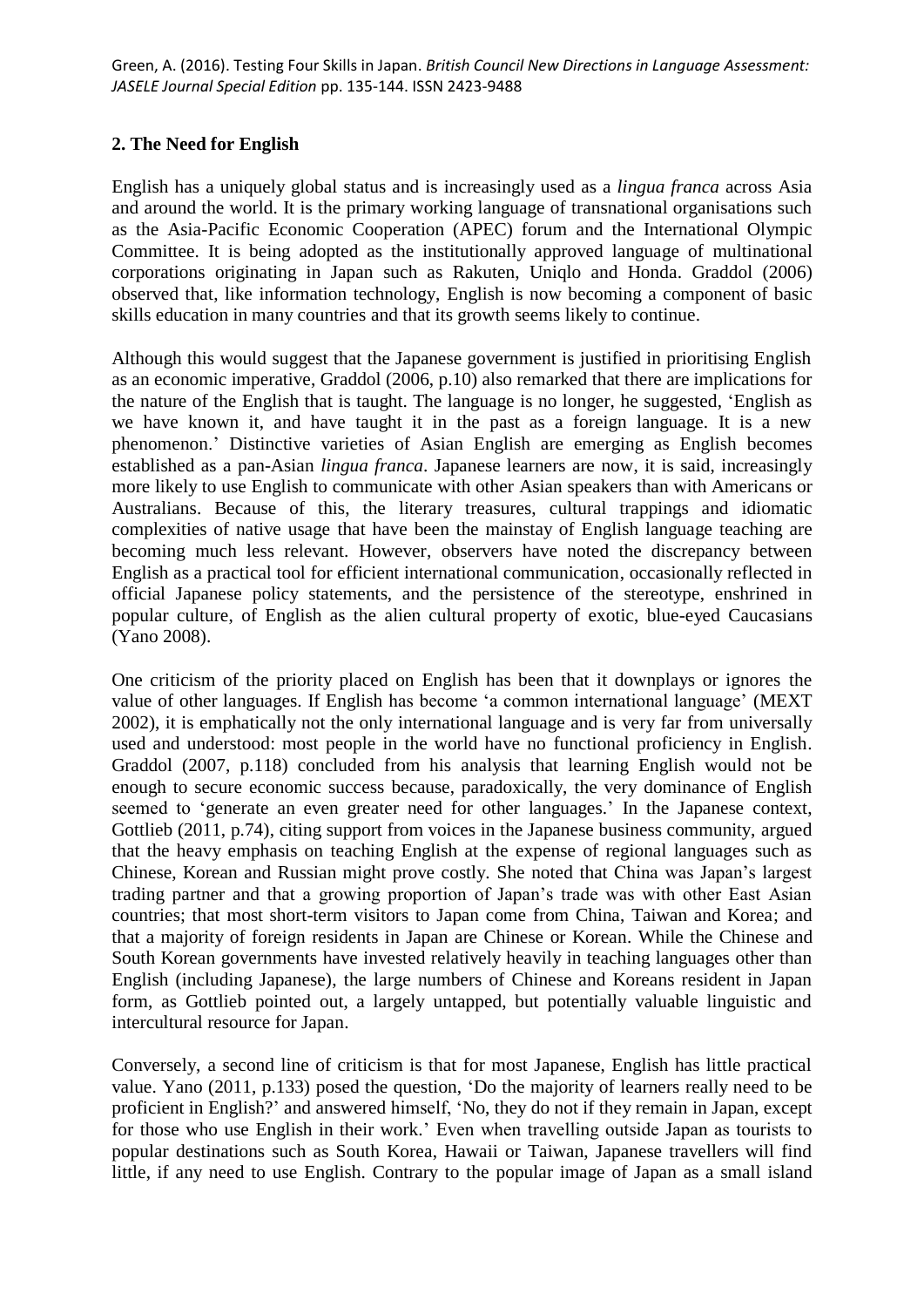nation with few natural resources, dependent for survival on international trade, its developed internal market means that (unlike in lower-wage economies like the Philippines) most workplaces require little trans-national communication and Japanese predominates. Yamagami and Tollefson (2011) observed that English opens few career opportunities inside Japan and that regular use of English is only required of a relatively small proportion of the population made up of such select groups as employees of international organizations and students who attend universities outside Japan.

#### **3. International comparisons**

It is sometimes suggested that difficulty in learning English has become a part of Japanese self-identity (Sergeant 2009). A certain ambivalence in attitudes towards the language has often been noted, with English being depicted both as a source of opportunity and as a threat to Japan's distinctive culture (Reesor 2002). For all that, the assertion that the Japanese are not as proficient in English as their neighbours rests on very flimsy evidence. One source that is routinely cited is TOEFL iBT® test score data (see for example Fukada 2011). Data for 2014 (ETS 2015) showed Japanese test takers scoring 70 on average (the maximum is 120). This is indeed lower than the Chinese (77), Taiwanese (80) and South Korean average scores (84), but might suggest that Japan is performing quite well in relation to its target for high school graduates of a TOEFL iBT score of 60 (MEXT 2014). In reality TOEFL results simply cannot reveal anything meaningful about the general language abilities of learners in different countries. In 2013, the average TOEFL iBT score for test takers from the USA was 87 while it was 94 for Spain. This does not imply that the average Spaniard is able to communicate in English more effectively than the average American. Although Gottlieb (2012, p.66) reported that scores on standardised tests like TOEFL are considered as an objective indicator of Japan's relative standing by MEXT, the test developer, the Educational Testing Service (ETS), makes it very clear that it, 'does not endorse the practice of ranking countries on the basis of TOEFL scores, as this is a misuse of data' (ETS 2015, p.13).

A well-designed comparative survey such as the recent European Survey on Language Competences (Surveylang 2012), involves careful sampling of students at the same stage of education. No such survey has yet been carried out in East Asia and so we have no credible indication of how Japanese learners of English compare with others in the region. Testing agencies do not reveal commercially sensitive details about numbers of test takers, but relatively small numbers of people take TOEFL iBT. Different kinds of people take the test in different countries for different reasons (and these factors all change over time). As South Korea currently sends around 115,000 (3.5%) of its tertiary students to study overseas each year compared with just 30,000 (0.9%) from Japan (UNESCO Institute for Statistics 2013), it may be that a higher proportion of Korean test takers have strong incentives to perform well. In any case the abilities of the small number of people who choose to take international language tests are very unlikely to reflect the abilities of a national population.

#### **4. Educational reform and learning outcomes?**

It remains to be seen, of course, whether the current initiatives will result in higher levels of English language ability in Japan. Concerns have been raised about the readiness of school teachers to implement reforms. Poor levels of language proficiency among teachers has been one recurrent cause for complaint, with only a quarter of junior high and half of high-school teachers demonstrating the targeted B2 level (MEXT 2012). Sasaki (2008) identified shortages of qualified English speakers as a key reason for the proliferation of the much-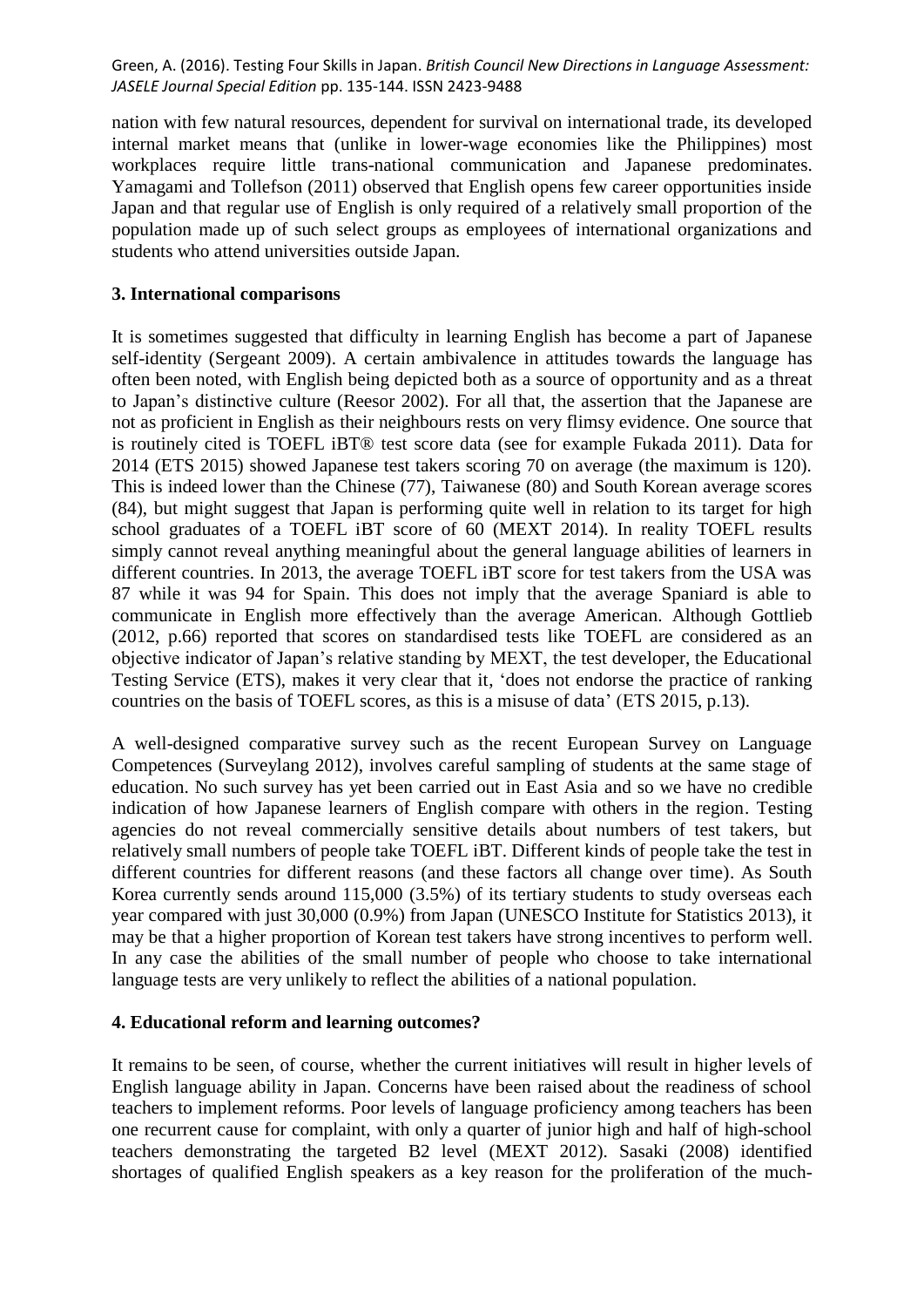criticised *yakudoku*, translation-based methods. A lack of training in pedagogy has been another worry: English teachers do not feel that they have been adequately trained in the communicative alternative (Kikuchi and Browne, 2009, Nishino, 2011).

With continued investment, proposed targets for teacher language proficiency and plans to increase training opportunities are likely to be beneficial, but other barriers to English language learning success may prove harder to overcome. One is the status of English within Japan, which limits both opportunity and incentive for language learning. As the majority of Japanese citizens have minimal need for English in their daily interactions, school pupils may feel that they have little reason to learn (Nishino and Watanabe, 2008, p.135). Nunan (2003) cautioned that even the increased number of hours dedicated to English in school would be insufficient to develop high levels of proficiency (p.608), shifting the burden onto the shadow educational world of extra-curricular education for those willing and able to invest. Nunan also questioned the popular belief, reflected in MEXT policy, that beginning languages at an earlier age in school could increase ultimate levels of attainment.

#### **5. Examination reform and communicative competence**

If the current need for English communication in Japan is rather limited, another source of motivation exerts considerable power: English language tests. For many school pupils, gaining access to a high-ranking university, which involves passing an entrance test featuring English, is their dominant reason for studying the language. Success on these tests can open the door to the best career opportunities. Once in the workplace, English tests such as TOEIC© (developed by the US Educational Testing Service for the Japanese Ministry of Trade and Industry in the 1970s), may serve as gatekeeping devices for recruitment and internal promotion.

Because of this, many believe that the introduction of innovative tests measuring practical English communication skills (in place of traditional tests of reading and written grammar) would revolutionise English language teaching in Japan. Teachers and pupils believe it: Green (2014) surveyed 3,868 high school pupils and 423 teachers. Both groups agreed that four-skills entrance tests would encourage more teaching and learning of the four skills at school. Business leaders believe it: 'if no changes are made from school entrance screening, being the thing that teachers, parents, and students are most interested in, it will not be possible to avoid traditional exam-oriented English study centered on grammar and translation aimed at passing university entrance exams' (*Keizai Doyukai* 2013). Government ministers believe it, as shown by Shimomura's (2015) statement quoted above.

In spite of this apparent consensus, change towards four-skills testing has been both limited and slow. Drastic suggestions for reform have been made, including replacing current tests with an international four skills test such as TOEFL iBT (*Keizai Doyukai* 2013). This would be counter-productive. A test intended for international students studying academic subjects through English on North American campuses is pitched at the wrong level of difficulty and includes content that does not reflect the national Course of Study or the needs and interests of Japanese high school pupils. Practical measures have been much less radical. A Listening sub-test was introduced to the centrally managed Center Test (taken by over half a million high school students annually) in 2006. With the encouragement of MEXT, individual universities do now include components such as Listening, Written Composition and even Speaking on their tests (Sasaki 2008). In another promising development, Sophia University and the Eiken Foundation of Japan recently launched the Test of English for Academic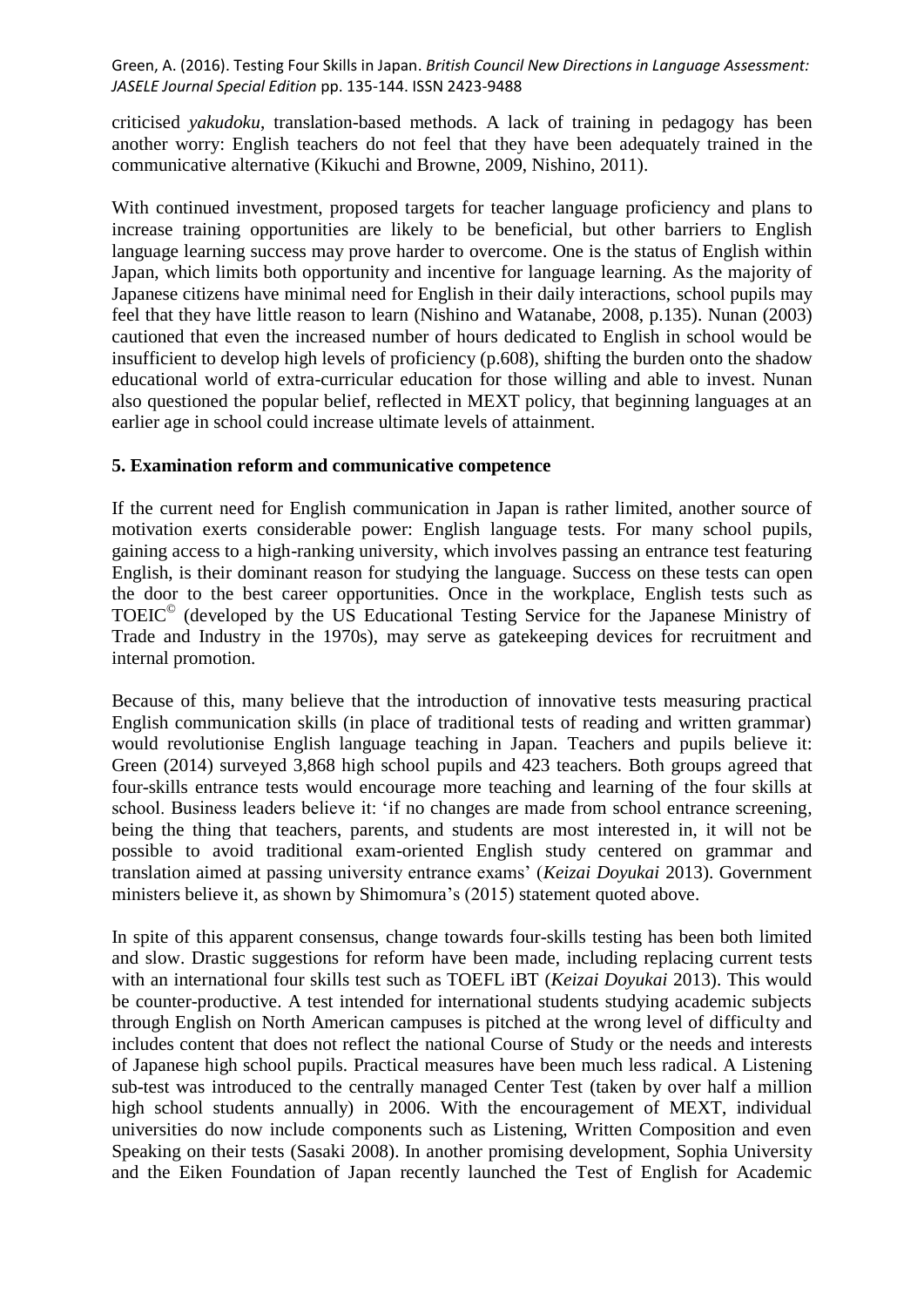Purposes (TEAP). This is a four skills test specifically designed for the Japanese context, but the number of universities accepting TEAP results is, as yet, relatively small.

Reasons for the slow pace of change include resistance among educators, learners and others. Universities wish to retain control over their admissions; and the income that entrance examinations bring. The influential industry of cram schools and publishers that has grown up around preparing pupils for examinations may also tend to favour the preservation of established practices (Ross 2008). Many of the university professors who design the tests were trained in the analytic literary academic tradition of English language learning and may react against communicative language approaches, which undermine their expertise. Schoolteachers may lack confidence in their ability to teach English classes through English and may feel poorly equipped to manage opportunities for oral interaction in the classroom. Pupils, coached for success in the current system, may also have reasons to fear the unknown consequences of change.

The greater subjectivity and uncertainty involved in scoring tests of speaking and writing is another source of concern in a system that places a high value on impartiality. Of course, all tests, including those that are objectively scored by machines, involve a degree of subjectivity. Choices about what content to test and which method to use impact test takers in different ways. If examiners are well trained, scores for tests of Writing and Speaking can be very dependable, while current entrance tests have been criticised for their lack of reliability (Brown and Yamashita 1995, Kikuchi 2006). However, setting up effective systems for new and unfamiliar kinds of test requires substantial investment and preparation. If anxiety, resentment and risk of disaster are to be minimised, changes to a testing system that seriously affects the lives of thousands of pupils should only be introduced cautiously and with plenty of notice.

Although the pace is slow, university entrance examinations are changing: gradually, but decisively. Increasingly, they will give greater balance to the four skills. Unfortunately, there remain reasons to doubt whether dramatic improvements in language learning will follow. Experience suggests that testing reforms generally have less effect on teaching than their sponsors intend. Teachers do often change the content of their classes when faced with a new test, but they are not as able or willing to change their methods (Watanabe 1996). Factors other than entrance tests that discourage the teaching of spoken language - large class sizes, reticent students, heavy workloads, entrenched school cultures and limited training – will not disappear.

## **7. Conclusions**

The thoughtful introduction of carefully designed tests that include spoken as well as written language and that involve interaction should benefit language learning in Japan. Such tests would no longer obstruct the use of English in the classroom and would not undermine other reforms envisaged by policy makers. With supportive training initiatives, it is possible that classes could become more enjoyable and intrinsically motivating for both teachers and pupils. On the other hand, when pupils feel no real need to learn a language and are put under pressure to do so in order to pass a test, at least some of the consequences are likely to be negative (even if that test involves the four skills).

Unfortunately, even well designed tests of spoken language can give rise to tedious cramming involving repeated practice of test-like activities. Perhaps we will witness the emergence of a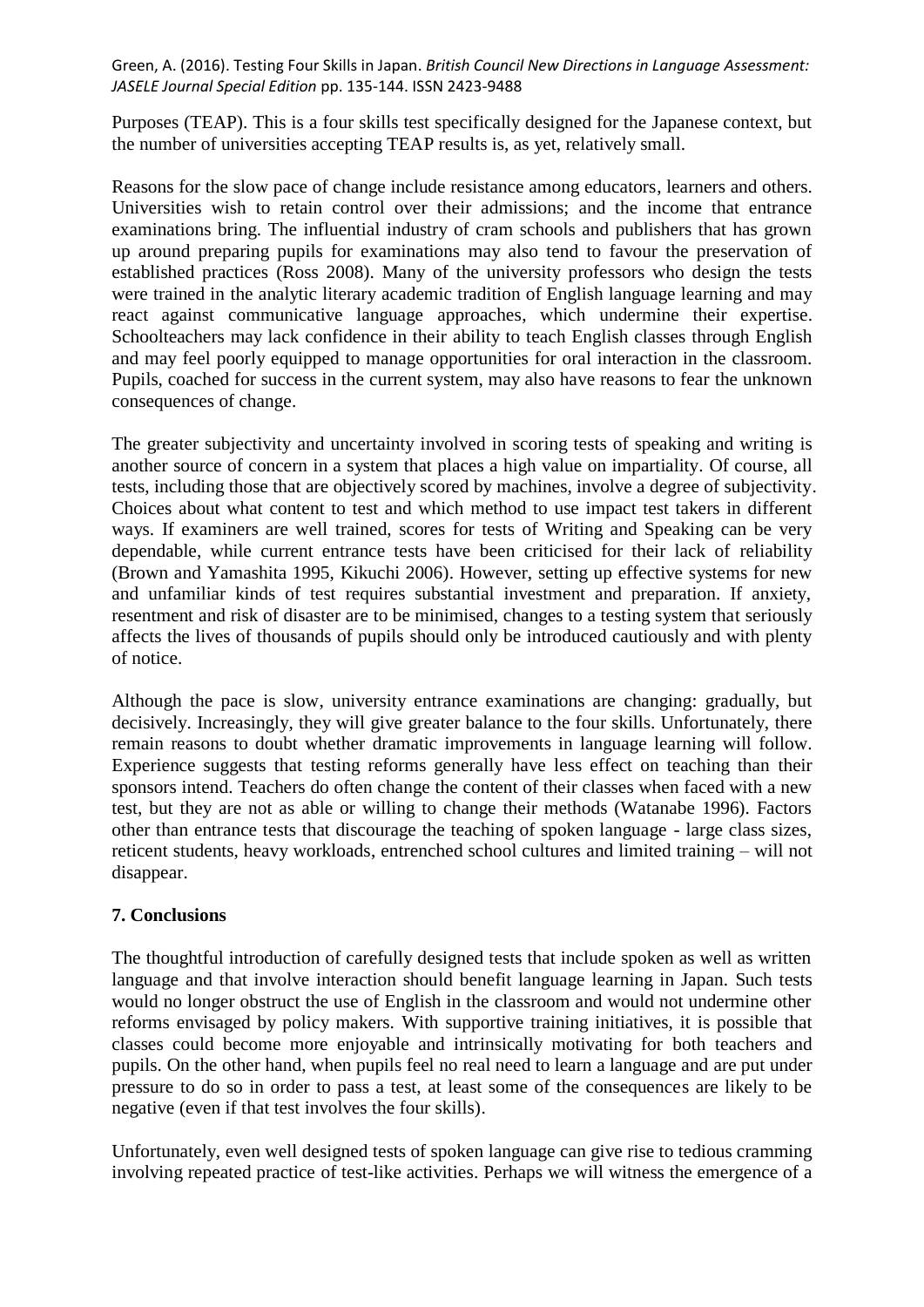spoken form of decontextualized examination English (*juken eigo*) in Japan. In place of lists of obscure words, phrases and grammar rules, this will involve memorised speeches and dialogues based around predicted test tasks and topics.

If well-designed tests are not sure to bring improved learning, poorly made tests are undoubtedly very damaging. They are not only associated with poor teaching, but give unfair results that can penalise successful learners. Beyond changing the content of tests, the current reforms provide a good opportunity to professionalize the practice of language testing in Japan and improve public awareness. This will involve giving more attention to testing in teacher training so that teachers can learn how to use tests more effectively to the benefit of learning.

#### **References**

- Brown, J. D., & Yamashita, S. O. (1995). English language tests at Japanese universities: What do we know about them? JALT Journal, 17 (1), 7-30.
- Butler, Y. G. (2007). Foreign language education at elementary schools in Japan: Searching for solutions amidst growing diversification. *Current Issues in Language Planning, 8*(2), 129-147.
- Educational Testing Service (ETS) (2015). *Test and Score Data Summary for TOEFL iBT® Tests January 2014 - December 2014 Test Data*. Retrieved from www.ets.org/s/toefl/pdf/94227\_unlweb.pdf.
- Fukada, T. (2011). Are schools ready for English? Worried teachers fear they lack sufficient training, confidence. *Japan Times* Feb 26, 2011. Retrieved from www.japantimes.co.jp/news/2011/02/26/national/are-schools-ready-for-english/#.Vq- -Bo\_XLD7.
- Gottlieb, N. (Ed.). (2012). *Language and citizenship in Japan.* Abingdon, Oxon.: Routledge.
- Graddol, D. (2006) *English Next.* London: British Council.
- Green, A. (2014). The Test of English for Academic Purposes (TEAP) Impact Study: Report 1-Preliminary Questionnaires to Japanese High School Students and Teachers. *Tokyo: Eiken Foundation of Japan*.
- *Keizai Doyukai* (Japan Association of Corporate Executives) (2013). Achieving University Entrance Exams that Test Practical English Abilities —Connections with English Education Reform in Primary and Secondary Education and International Standardization. Retrieved from From  $\alpha$ www.doyukai.or.jp/en/policyproposals/2013/pdf/130422a.pdf.
- Kikuchi, K. (2006). Revisiting English Entrance Examinations at Japanese Universities after a Decade. *JALT Journal 27*(1), 77-96.
- Kikuchi, K & Browne, C. (2009). English Educational Policy for High Schools in Japan: Ideals vs. Reality. *RELC Journal 40*(2) 172-191.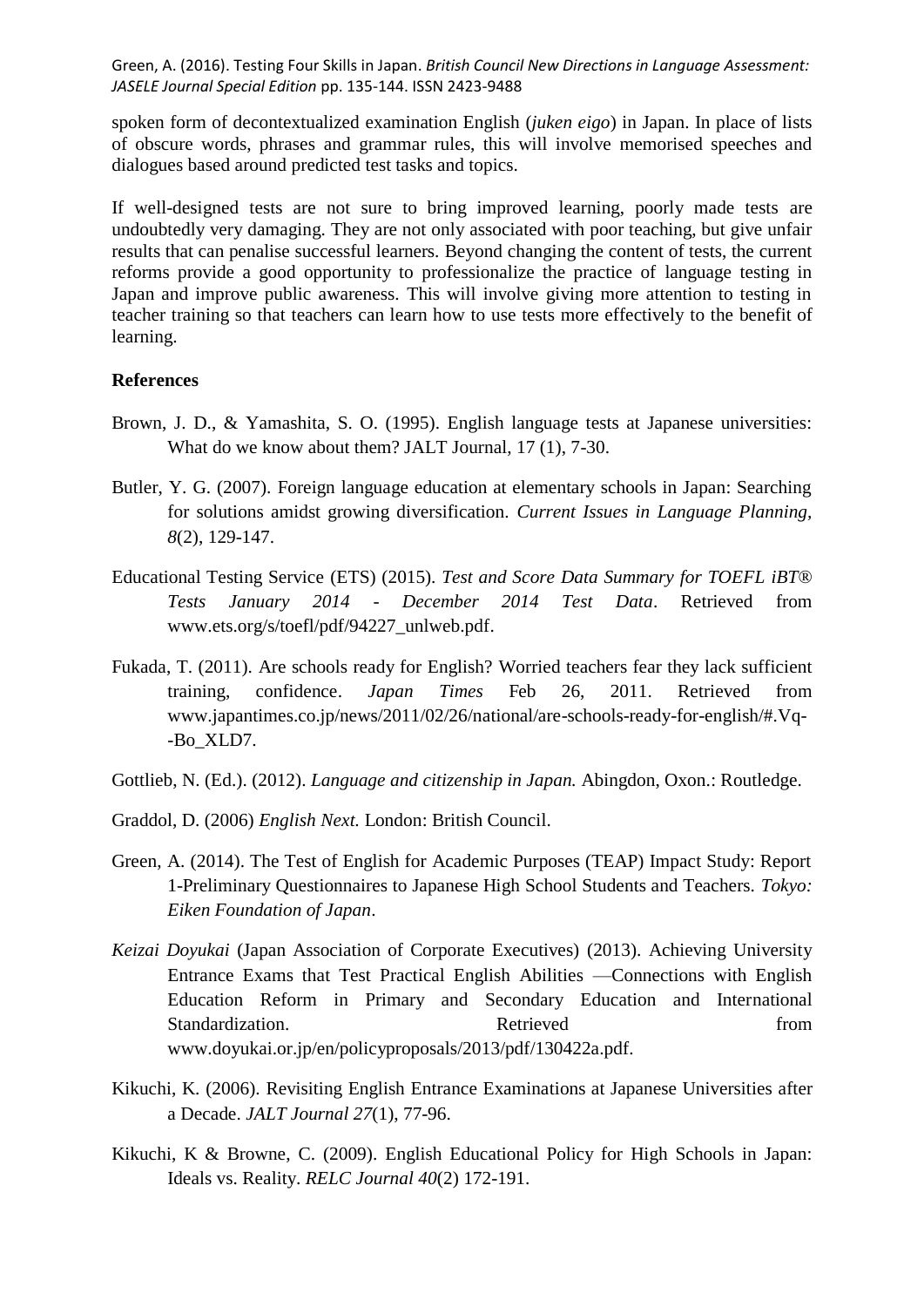- Kubota, R. (2011). Questioning linguistic instrumentalism: English, neoliberalism, and language tests in Japan. *Linguistics and Education*, *22*(3), 248-260.
- MEXT (2002). *Japanese Government Policies in Education, Culture, Sports, Science and Technology*. Retrieved from /www.mext.go.jp/b\_menu/hakusho/html.
- MEXT (2012) *Survey results of public senior high schools and combined junior high and high schools*. Retrieved from www.mext.go.jp/english/elsec/1319703.htm
- MEXT (2014). Report on the Future Improvement and Enhancement of English Education ( Outline ) : Five Recommendations on the English Education Reform Plan Responding to the Rapid Globalization. September 26, 2014. Retrieved from www.mext.go.jp/english/topics/1356541.htm
- Nishino, T., & Watanabe, M. (2008). Communication oriented policies versus classroom realities in Japan. Tesol Quarterly, 42(1), 133-138.
- Nunan, D. (2003). The Impact of English as a Global Language on Educational Policies and Practices in the Asia‐Pacific Region. *TESOL quarterly*, *37*(4), 589-613.
- Reesor, M. (2002). The bear and the honeycomb: A history of Japanese English language policy. *NUCB journal of language culture and communication*, *4*(1), 41-52.
- Ross, S. J. (2008). Language testing in Asia: Evolution, innovation, and policy challenges. *Language Testing*, *25*(1), 5-13.
- Sasaki, M. (2008). The 150-year history of English language assessment in Japanese education. *Language Testing*, *25*(1), 63-83.
- Sergeant, P. (2009). *The Idea of English in Japan: Ideology and the evolution of a global language.* Bristol: Multilingual Matters.
- Shimomura, H. (2014). Statement by Minister of Education, Culture, Sports, Science and Technology of Japan on the October 12 International New York Times article "Japan's Divided Education Strategy" October 31, 2014. Retrieved from www.mext.go.jp/english/topics/1353287.htm.
- SurveyLang (2012). *First European survey on language competences*. Luxembourg: Publications Office of the European Union.
- United Nations Educational, Scientific and Cultural Organiuzation (UNESCO) Institute for Statistics (2013) *Global Flow of Tertiary-Level Students*. Retrieved from www.uis.unesco.org/Education/Pages/international-student-flow-viz.aspx.
- Yamagami, M., & Tollefson, J. W. (2011). Elite discourses of globalization in Japan: The role of English. In Sergeant, P. (ed.). *English in Japan in the Era of Globalization* (pp. 15-37). Palgrave Macmillan UK.
- Yano, Y. (2008) *Comment 5*. *World Englishes 2*(1), 139-140.